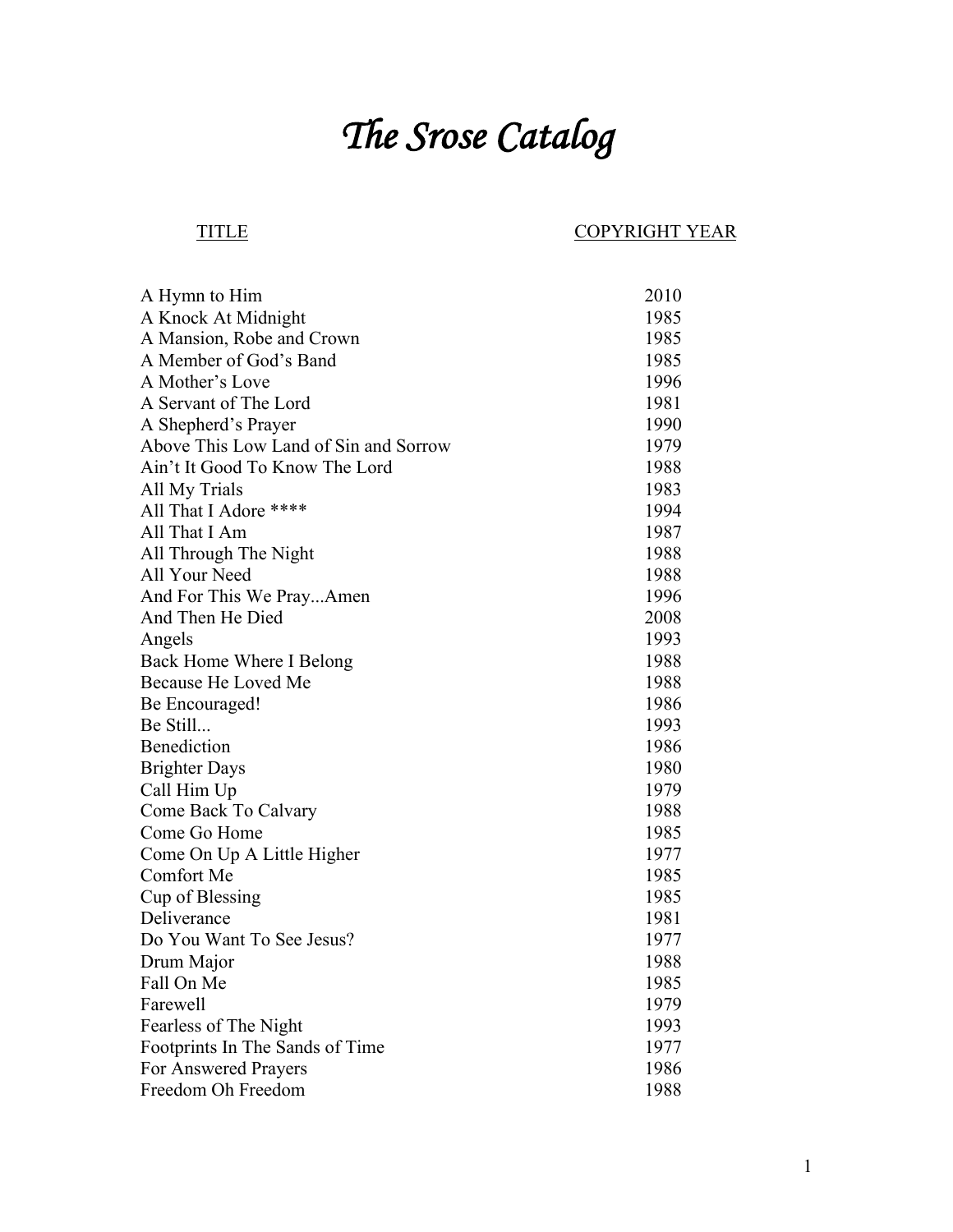| God As My Witness                                    | 1984 |
|------------------------------------------------------|------|
| God Can $++$                                         | 1991 |
| God Cares                                            | 1981 |
| <b>God Delivers</b>                                  | 1993 |
| God Is Gonna Take Us Home                            | 1986 |
| God Is Here - In This Place                          | 1979 |
| God Is Just A Prayer Away                            | 1986 |
| God Is Still My Friend                               | 1982 |
| God Is There                                         | 1983 |
| <b>God Knows</b>                                     | 1983 |
| God Will Prevail                                     | 1984 |
| God, You've Been Good                                | 2009 |
| Going Home                                           | 1979 |
| Hallelujah In His Name, Amen                         | 1995 |
| He Brought Me Through                                | 1993 |
| He Knows Me By My Name                               | 1979 |
| He Let Me Dream Again                                | 1984 |
| He Never Lied To Me                                  | 1979 |
| Heart To Heart (A Tribute To Dr. King)               | 1987 |
| He'll Give Your Heart A Song                         | 1984 |
| He's Been Good – Sho Nuff Good                       | 2009 |
| Help Through The Storm                               | 1981 |
| His Name                                             | 1993 |
| Hold Back The Storm                                  | 1992 |
| Hold Out!                                            | 1988 |
| Holy Is Your Name                                    | 2007 |
| Holy Is Your Name (Instrumental)                     | 2007 |
| <b>Holy Spirit</b>                                   | 1985 |
| How Can I Forget?                                    | 2000 |
| How Rich The Love of Jesus                           | 1986 |
| However Dark The Night                               | 1981 |
| (I Am Gonna) Hold Out                                | 1993 |
| I Believe In Prayer                                  | 1983 |
| I Can't Come Down                                    | 1979 |
| (I Know) The Lord Is Blessing Me                     | 1984 |
| I Know The Lord Loves Me                             | 1980 |
| I Love You Lord                                      | 1988 |
| I Need A Victory                                     | 1988 |
| I Recommend Jesus                                    | 1992 |
| I Want To Live Somewhere Forever (One of These Days) | 1986 |
| I Was Not There                                      | 1986 |
| If Any Man                                           | 1986 |
| If I Were There                                      | 2009 |
| I'll Do It                                           | 1986 |
| I'm Committed To Loving You                          | 1977 |
| I'm So Glad Jesus Cares                              | 1986 |
|                                                      |      |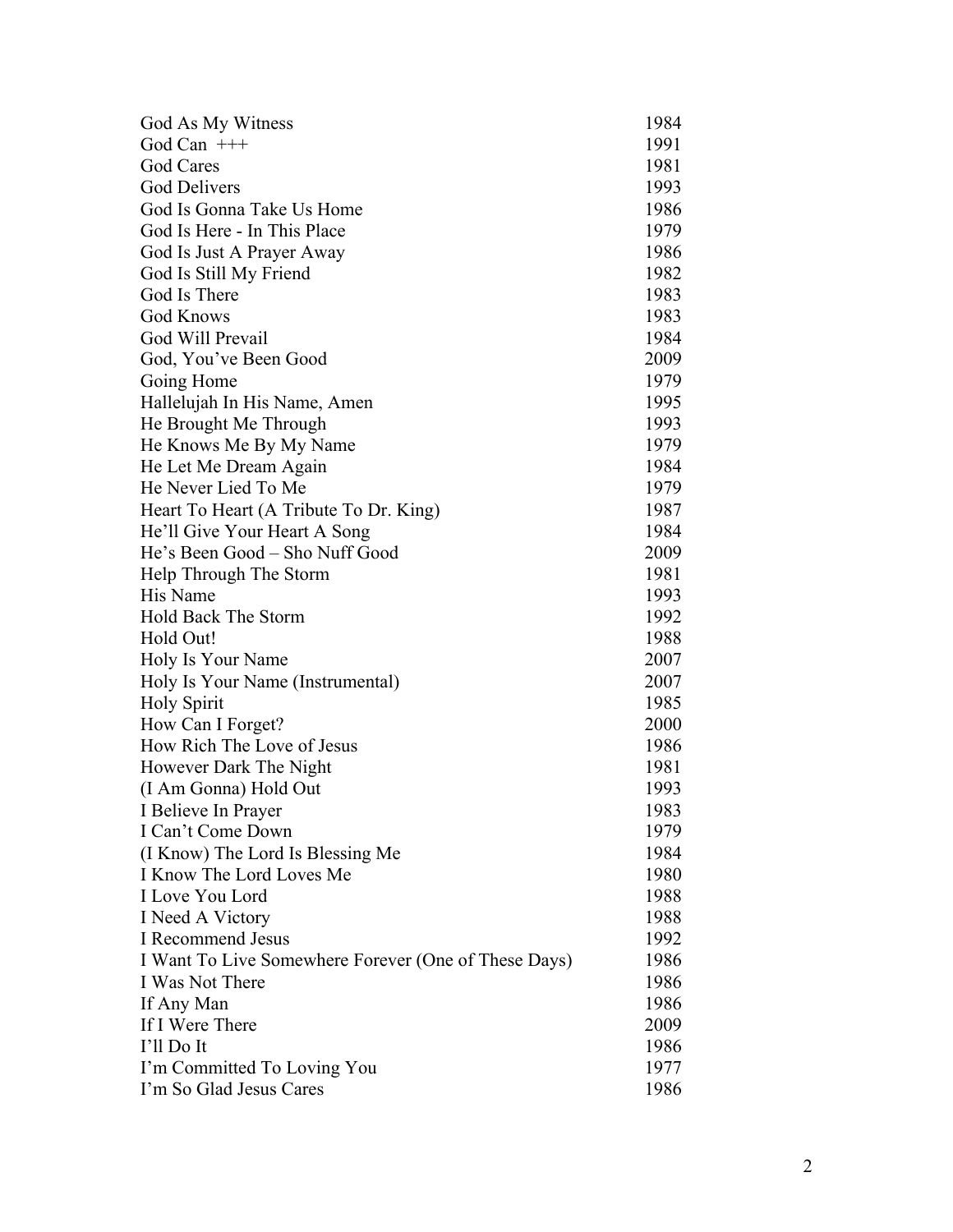| 1986<br>1986<br>Invocation<br>Is This How Heaven's Going To Be?<br>1998<br>1996<br>It's A Good Thing To Praise The Lord<br>1986<br>I've Finally Made It Home<br>1987<br>I've Got A Mansion Up In Heaven<br>1988<br><b>Jesus Gladly Bore My Cross</b><br>1986<br>2007<br>Jesus Is Missing<br>Jesus Is The Best Thing<br>1977<br>1986<br>Jesus Is The Way<br>Jesus, Where Are You?<br>2007<br>Jesus Will Wipe Away All Tears<br>1977<br>Jesus, You've Been Good To Me<br>1977<br>Joy Cometh In The Morning<br>1984<br>Just A Praise<br>1996<br>Just Because He Loved Me So*<br>1986<br>1981<br>Just Believe In Prayer<br>Just Say The Word<br>1987<br>Just Too Tired<br>1988<br>1988<br>(Keep On) Marching Onward With The Lord<br>Kept Through The Night<br>1992<br>Let Him In<br>1985<br>1985<br>Let The Bible Speak<br>Let's Talk To God<br>1985<br>Liberty Alma Mater<br>1987<br>Long Live The Dream<br>1988<br>Looking For A Savior<br>1977<br>Lord, Cover Me<br>1999<br>1985<br>Lord, Help Us<br>Lord, I Believe In You<br>1981<br>Lord, I'm Back<br>1979<br>Lord, Is It I?<br>1982<br>1979<br>Lord, We Thank You For A Family (Such As This)<br>Love, T'was Love For Me<br>1977<br>Luckett Alma Mater<br>1983<br>Ma Soul Is Satisfied<br>1979<br>Magnify The Lord<br>1985<br>Make Me More Holy<br>1987<br>Marching To Victory<br>1985<br>Miss Southwestern<br>1979<br>More Than Just A Dream<br>2000<br><b>Morning Star</b><br>1988<br>My Heavenly Home<br>1985 | In Jesus' Name | 1986 |
|----------------------------------------------------------------------------------------------------------------------------------------------------------------------------------------------------------------------------------------------------------------------------------------------------------------------------------------------------------------------------------------------------------------------------------------------------------------------------------------------------------------------------------------------------------------------------------------------------------------------------------------------------------------------------------------------------------------------------------------------------------------------------------------------------------------------------------------------------------------------------------------------------------------------------------------------------------------------------------------------------------------------------------------------------------------------------------------------------------------------------------------------------------------------------------------------------------------------------------------------------------------------------------------------------------------------------------------------------------------------------------------------------------------------------------------------------------------------|----------------|------|
|                                                                                                                                                                                                                                                                                                                                                                                                                                                                                                                                                                                                                                                                                                                                                                                                                                                                                                                                                                                                                                                                                                                                                                                                                                                                                                                                                                                                                                                                      | In The Water   |      |
|                                                                                                                                                                                                                                                                                                                                                                                                                                                                                                                                                                                                                                                                                                                                                                                                                                                                                                                                                                                                                                                                                                                                                                                                                                                                                                                                                                                                                                                                      |                |      |
|                                                                                                                                                                                                                                                                                                                                                                                                                                                                                                                                                                                                                                                                                                                                                                                                                                                                                                                                                                                                                                                                                                                                                                                                                                                                                                                                                                                                                                                                      |                |      |
|                                                                                                                                                                                                                                                                                                                                                                                                                                                                                                                                                                                                                                                                                                                                                                                                                                                                                                                                                                                                                                                                                                                                                                                                                                                                                                                                                                                                                                                                      |                |      |
|                                                                                                                                                                                                                                                                                                                                                                                                                                                                                                                                                                                                                                                                                                                                                                                                                                                                                                                                                                                                                                                                                                                                                                                                                                                                                                                                                                                                                                                                      | It's Jesus     |      |
|                                                                                                                                                                                                                                                                                                                                                                                                                                                                                                                                                                                                                                                                                                                                                                                                                                                                                                                                                                                                                                                                                                                                                                                                                                                                                                                                                                                                                                                                      |                |      |
|                                                                                                                                                                                                                                                                                                                                                                                                                                                                                                                                                                                                                                                                                                                                                                                                                                                                                                                                                                                                                                                                                                                                                                                                                                                                                                                                                                                                                                                                      |                |      |
|                                                                                                                                                                                                                                                                                                                                                                                                                                                                                                                                                                                                                                                                                                                                                                                                                                                                                                                                                                                                                                                                                                                                                                                                                                                                                                                                                                                                                                                                      |                |      |
|                                                                                                                                                                                                                                                                                                                                                                                                                                                                                                                                                                                                                                                                                                                                                                                                                                                                                                                                                                                                                                                                                                                                                                                                                                                                                                                                                                                                                                                                      |                |      |
|                                                                                                                                                                                                                                                                                                                                                                                                                                                                                                                                                                                                                                                                                                                                                                                                                                                                                                                                                                                                                                                                                                                                                                                                                                                                                                                                                                                                                                                                      |                |      |
|                                                                                                                                                                                                                                                                                                                                                                                                                                                                                                                                                                                                                                                                                                                                                                                                                                                                                                                                                                                                                                                                                                                                                                                                                                                                                                                                                                                                                                                                      |                |      |
|                                                                                                                                                                                                                                                                                                                                                                                                                                                                                                                                                                                                                                                                                                                                                                                                                                                                                                                                                                                                                                                                                                                                                                                                                                                                                                                                                                                                                                                                      |                |      |
|                                                                                                                                                                                                                                                                                                                                                                                                                                                                                                                                                                                                                                                                                                                                                                                                                                                                                                                                                                                                                                                                                                                                                                                                                                                                                                                                                                                                                                                                      |                |      |
|                                                                                                                                                                                                                                                                                                                                                                                                                                                                                                                                                                                                                                                                                                                                                                                                                                                                                                                                                                                                                                                                                                                                                                                                                                                                                                                                                                                                                                                                      |                |      |
|                                                                                                                                                                                                                                                                                                                                                                                                                                                                                                                                                                                                                                                                                                                                                                                                                                                                                                                                                                                                                                                                                                                                                                                                                                                                                                                                                                                                                                                                      |                |      |
|                                                                                                                                                                                                                                                                                                                                                                                                                                                                                                                                                                                                                                                                                                                                                                                                                                                                                                                                                                                                                                                                                                                                                                                                                                                                                                                                                                                                                                                                      |                |      |
|                                                                                                                                                                                                                                                                                                                                                                                                                                                                                                                                                                                                                                                                                                                                                                                                                                                                                                                                                                                                                                                                                                                                                                                                                                                                                                                                                                                                                                                                      |                |      |
|                                                                                                                                                                                                                                                                                                                                                                                                                                                                                                                                                                                                                                                                                                                                                                                                                                                                                                                                                                                                                                                                                                                                                                                                                                                                                                                                                                                                                                                                      |                |      |
|                                                                                                                                                                                                                                                                                                                                                                                                                                                                                                                                                                                                                                                                                                                                                                                                                                                                                                                                                                                                                                                                                                                                                                                                                                                                                                                                                                                                                                                                      |                |      |
|                                                                                                                                                                                                                                                                                                                                                                                                                                                                                                                                                                                                                                                                                                                                                                                                                                                                                                                                                                                                                                                                                                                                                                                                                                                                                                                                                                                                                                                                      |                |      |
|                                                                                                                                                                                                                                                                                                                                                                                                                                                                                                                                                                                                                                                                                                                                                                                                                                                                                                                                                                                                                                                                                                                                                                                                                                                                                                                                                                                                                                                                      |                |      |
|                                                                                                                                                                                                                                                                                                                                                                                                                                                                                                                                                                                                                                                                                                                                                                                                                                                                                                                                                                                                                                                                                                                                                                                                                                                                                                                                                                                                                                                                      |                |      |
|                                                                                                                                                                                                                                                                                                                                                                                                                                                                                                                                                                                                                                                                                                                                                                                                                                                                                                                                                                                                                                                                                                                                                                                                                                                                                                                                                                                                                                                                      |                |      |
|                                                                                                                                                                                                                                                                                                                                                                                                                                                                                                                                                                                                                                                                                                                                                                                                                                                                                                                                                                                                                                                                                                                                                                                                                                                                                                                                                                                                                                                                      |                |      |
|                                                                                                                                                                                                                                                                                                                                                                                                                                                                                                                                                                                                                                                                                                                                                                                                                                                                                                                                                                                                                                                                                                                                                                                                                                                                                                                                                                                                                                                                      |                |      |
|                                                                                                                                                                                                                                                                                                                                                                                                                                                                                                                                                                                                                                                                                                                                                                                                                                                                                                                                                                                                                                                                                                                                                                                                                                                                                                                                                                                                                                                                      |                |      |
|                                                                                                                                                                                                                                                                                                                                                                                                                                                                                                                                                                                                                                                                                                                                                                                                                                                                                                                                                                                                                                                                                                                                                                                                                                                                                                                                                                                                                                                                      |                |      |
|                                                                                                                                                                                                                                                                                                                                                                                                                                                                                                                                                                                                                                                                                                                                                                                                                                                                                                                                                                                                                                                                                                                                                                                                                                                                                                                                                                                                                                                                      |                |      |
|                                                                                                                                                                                                                                                                                                                                                                                                                                                                                                                                                                                                                                                                                                                                                                                                                                                                                                                                                                                                                                                                                                                                                                                                                                                                                                                                                                                                                                                                      |                |      |
|                                                                                                                                                                                                                                                                                                                                                                                                                                                                                                                                                                                                                                                                                                                                                                                                                                                                                                                                                                                                                                                                                                                                                                                                                                                                                                                                                                                                                                                                      |                |      |
|                                                                                                                                                                                                                                                                                                                                                                                                                                                                                                                                                                                                                                                                                                                                                                                                                                                                                                                                                                                                                                                                                                                                                                                                                                                                                                                                                                                                                                                                      |                |      |
|                                                                                                                                                                                                                                                                                                                                                                                                                                                                                                                                                                                                                                                                                                                                                                                                                                                                                                                                                                                                                                                                                                                                                                                                                                                                                                                                                                                                                                                                      |                |      |
|                                                                                                                                                                                                                                                                                                                                                                                                                                                                                                                                                                                                                                                                                                                                                                                                                                                                                                                                                                                                                                                                                                                                                                                                                                                                                                                                                                                                                                                                      |                |      |
|                                                                                                                                                                                                                                                                                                                                                                                                                                                                                                                                                                                                                                                                                                                                                                                                                                                                                                                                                                                                                                                                                                                                                                                                                                                                                                                                                                                                                                                                      |                |      |
|                                                                                                                                                                                                                                                                                                                                                                                                                                                                                                                                                                                                                                                                                                                                                                                                                                                                                                                                                                                                                                                                                                                                                                                                                                                                                                                                                                                                                                                                      |                |      |
|                                                                                                                                                                                                                                                                                                                                                                                                                                                                                                                                                                                                                                                                                                                                                                                                                                                                                                                                                                                                                                                                                                                                                                                                                                                                                                                                                                                                                                                                      |                |      |
|                                                                                                                                                                                                                                                                                                                                                                                                                                                                                                                                                                                                                                                                                                                                                                                                                                                                                                                                                                                                                                                                                                                                                                                                                                                                                                                                                                                                                                                                      |                |      |
|                                                                                                                                                                                                                                                                                                                                                                                                                                                                                                                                                                                                                                                                                                                                                                                                                                                                                                                                                                                                                                                                                                                                                                                                                                                                                                                                                                                                                                                                      |                |      |
|                                                                                                                                                                                                                                                                                                                                                                                                                                                                                                                                                                                                                                                                                                                                                                                                                                                                                                                                                                                                                                                                                                                                                                                                                                                                                                                                                                                                                                                                      |                |      |
|                                                                                                                                                                                                                                                                                                                                                                                                                                                                                                                                                                                                                                                                                                                                                                                                                                                                                                                                                                                                                                                                                                                                                                                                                                                                                                                                                                                                                                                                      |                |      |
|                                                                                                                                                                                                                                                                                                                                                                                                                                                                                                                                                                                                                                                                                                                                                                                                                                                                                                                                                                                                                                                                                                                                                                                                                                                                                                                                                                                                                                                                      |                |      |
|                                                                                                                                                                                                                                                                                                                                                                                                                                                                                                                                                                                                                                                                                                                                                                                                                                                                                                                                                                                                                                                                                                                                                                                                                                                                                                                                                                                                                                                                      |                |      |
|                                                                                                                                                                                                                                                                                                                                                                                                                                                                                                                                                                                                                                                                                                                                                                                                                                                                                                                                                                                                                                                                                                                                                                                                                                                                                                                                                                                                                                                                      |                |      |
|                                                                                                                                                                                                                                                                                                                                                                                                                                                                                                                                                                                                                                                                                                                                                                                                                                                                                                                                                                                                                                                                                                                                                                                                                                                                                                                                                                                                                                                                      |                |      |
|                                                                                                                                                                                                                                                                                                                                                                                                                                                                                                                                                                                                                                                                                                                                                                                                                                                                                                                                                                                                                                                                                                                                                                                                                                                                                                                                                                                                                                                                      | Never Alone    | 1981 |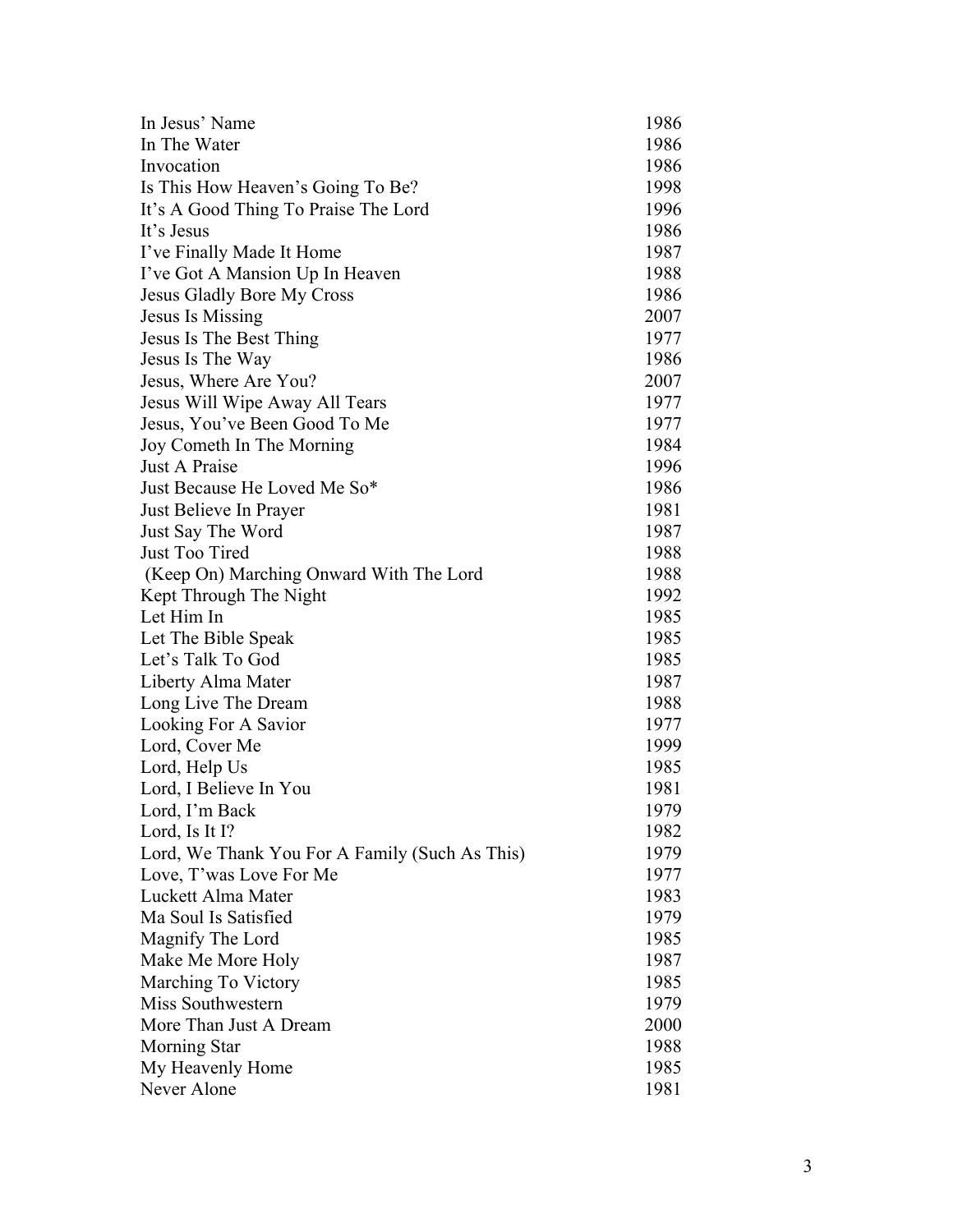| No More                                        | 1989 |
|------------------------------------------------|------|
| Oh Lord - Our Deliverance                      | 1985 |
| On My Knees Again                              | 1982 |
| Once More Before You Go                        | 1977 |
| Only A Song                                    | 1981 |
| Only Jesus                                     | 1984 |
| Peace, Wonderful Peace                         | 1980 |
| Please Come For Me                             | 1986 |
| Please Don't Go                                | 1977 |
| Press On                                       | 1985 |
| Remember Me                                    | 1985 |
| Respecting The Lord And His Ways               | 1996 |
| <b>Restore My Soul</b>                         | 1985 |
| Run And Tell                                   | 1982 |
| Safe Within Your Hand                          | 1987 |
| Saints Do You Wanna Go Home?                   | 1984 |
| Sam, He's Gone                                 | 1977 |
| Shadow of Healing                              | 1977 |
| Shout!                                         | 1983 |
| Sinner, Come Home                              | 1977 |
| So Much!                                       | 1988 |
| Some Day Soon                                  | 1988 |
| Some Women, Like You**                         | 1982 |
| Somebody Somewhere Prayed (And Called My Name) | 1987 |
| Somebody's Prayin' Lord                        | 1985 |
| Spare Them One More Day                        | 1985 |
| Strength To Love                               | 1988 |
| Take Me Through                                | 1993 |
| Thank You For A Family Such As This            | 1979 |
| That Thing Within                              | 2004 |
| Throughout My Life                             | 2005 |
| The Day That I Met You                         | 2008 |
| The Gift ***                                   | 1983 |
| The Golden Years                               | 1985 |
| The Trial of Jesus                             | 1985 |
| The Wait Is Over                               | 1993 |
| The Way That I Love You                        | 2009 |
| (There Is) A Ray of Hope                       | 1981 |
| (There Is) Danger In The Way                   | 1988 |
| This Feast Divine                              | 1985 |
| Till He Comes Again                            | 1984 |
| Time Will Tell                                 | 1977 |
| Treasures In Heaven                            | 1985 |
| Trouble Maker!                                 | 1988 |
| Try God                                        | 1984 |
| Under The Blood                                | 1992 |